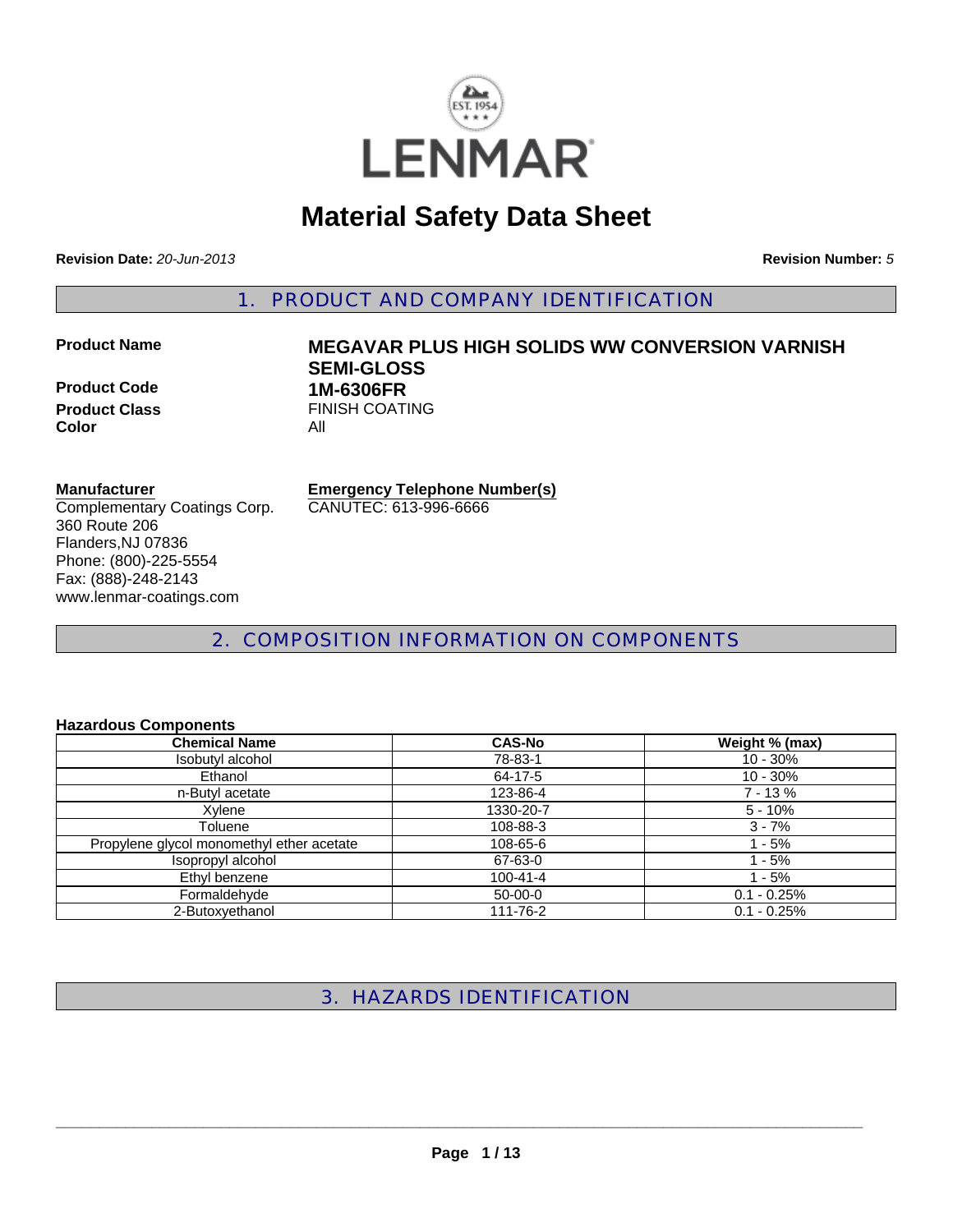| <b>3. HAZARDS IDENTIFICATION</b>                                                                                                                                                                                                                                                               |                                                                                                                                                                                                                                                                                                                          |  |  |
|------------------------------------------------------------------------------------------------------------------------------------------------------------------------------------------------------------------------------------------------------------------------------------------------|--------------------------------------------------------------------------------------------------------------------------------------------------------------------------------------------------------------------------------------------------------------------------------------------------------------------------|--|--|
| <b>Emergency Overview</b>                                                                                                                                                                                                                                                                      |                                                                                                                                                                                                                                                                                                                          |  |  |
| <b>DANGER</b><br>Flammable. Vapors may cause flash fire. Harmful if swallowed. Vapor harmful. Harmful by inhalation. Vapors may be<br>irritating to eyes, nose, throat, and lungs. May cause skin irritation and/or dermatitis Irritating to eyes. May cause allergic<br>respiratory reaction. |                                                                                                                                                                                                                                                                                                                          |  |  |
|                                                                                                                                                                                                                                                                                                | IMPORTANT: Designed to be mixed with other components. Mixture will have hazards of all components.                                                                                                                                                                                                                      |  |  |
| <b>Appearance liquid</b>                                                                                                                                                                                                                                                                       | Odor solvent                                                                                                                                                                                                                                                                                                             |  |  |
| <b>Potential Health Effects</b>                                                                                                                                                                                                                                                                |                                                                                                                                                                                                                                                                                                                          |  |  |
| <b>Principal Routes of Exposure</b>                                                                                                                                                                                                                                                            | Eye contact, skin contact and inhalation.                                                                                                                                                                                                                                                                                |  |  |
| <b>Acute Effects</b><br><b>Eyes</b>                                                                                                                                                                                                                                                            | Avoid contact with eyes. Vapor may cause irritation with symptoms of burning and                                                                                                                                                                                                                                         |  |  |
| <b>Skin</b>                                                                                                                                                                                                                                                                                    | tearing. Causes eye irritation. Severe eye irritation. Causes burns.<br>Avoid contact with skin. May cause skin irritation and/or dermatitis. Moderate skin<br>irritation. May be absorbed through the skin in harmful amounts. May cause allergic<br>skin reaction.                                                     |  |  |
| <b>Inhalation</b>                                                                                                                                                                                                                                                                              | Avoid breathing vapors or mists. Harmful by inhalation. May cause irritation of<br>respiratory tract. High vapor / aerosol concentrations are irritating to the eyes, nose,<br>throat and lungs and may cause headaches, dizziness, drowsiness,                                                                          |  |  |
| Ingestion                                                                                                                                                                                                                                                                                      | unconsciousness, and other central nervous system effects.<br>Harmful if swallowed. Ingestion may cause irritation to mucous membranes. Small<br>amounts of this product aspirated into the respiratory system during ingestion or<br>vomiting may cause mild to severe pulmonary injury, possibly progressing to death. |  |  |
| <b>Chronic Effects</b>                                                                                                                                                                                                                                                                         | Avoid repeated exposure. Prolonged exposure may cause chronic effects. Repeated<br>contact may cause allergic reactions in very susceptible persons.                                                                                                                                                                     |  |  |
|                                                                                                                                                                                                                                                                                                | Possible Cancer Hazard. Contains Formaldehyde which may cause cancer based on<br>animal data. Risk of cancer depends on duration and level of exposure.                                                                                                                                                                  |  |  |
| See Section 11 for additional Toxicological information.                                                                                                                                                                                                                                       |                                                                                                                                                                                                                                                                                                                          |  |  |

**Aggravated Medical Conditions** Skin disorders. Kidney disorders. Liver disorders.

| <b>HMIS</b> | Health: $2^*$ | <b>Flammability: 3</b> | <b>Reactivity: 0</b> | $PPE: -$ |
|-------------|---------------|------------------------|----------------------|----------|
|             |               |                        |                      |          |

#### **HMIS Legend**

- 0 Minimal Hazard
- 1 Slight Hazard
- 2 Moderate Hazard
- 3 Serious Hazard
- 4 Severe Hazard
- \* Chronic Hazard

X - Consult your supervisor or S.O.P. for "Special" handling instructions.

*Note: The PPE rating has intentionally been left blank. Choose appropriate PPE that will protect employees from the hazards the material will present under the actual normal conditions of use.*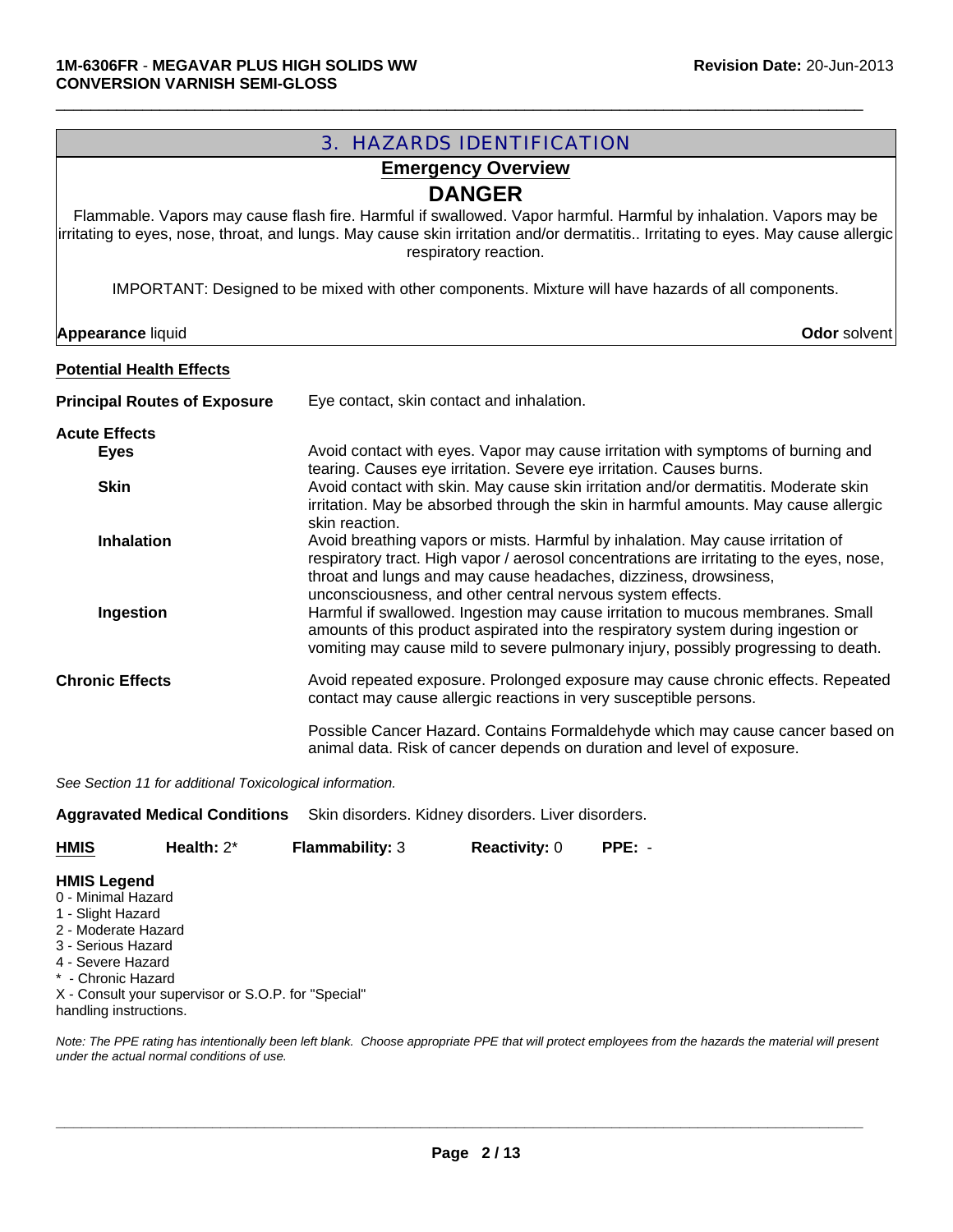*Caution: HMIS® ratings are based on a 0-4 rating scale, with 0 representing minimal hazards or risks, and 4 representing significant hazards or risks. Although HMIS® ratings are not required on MSDSs under 29 CFR 1910.1200, the preparer, has chosen to provide them. HMIS® ratings are to be used only in conjunction with a fully implemented HMIS® program by workers who have received appropriate HMIS® training. HMIS® is a registered trade and service mark of the NPCA. HMIS® materials may be purchased exclusively from J. J. Keller (800) 327-6868.*

 $\Box$ 

# 4. FIRST AID MEASURES

| <b>General Advice</b>             | If symptoms persist, call a physician. Show this safety data sheet to the doctor in<br>attendance.                                                                                                                |
|-----------------------------------|-------------------------------------------------------------------------------------------------------------------------------------------------------------------------------------------------------------------|
| <b>Eye Contact</b>                | Immediately flush with plenty of water. After initial flushing, remove any contact<br>lenses and continue flushing for at least 15 minutes. Keep eye wide open while<br>rinsing. Call a physician immediately.    |
| <b>Skin Contact</b>               | Wash off immediately with soap and plenty of water for at least 15 minutes while<br>removing all contaminated clothing and shoes, If skin irritation persists, call a<br>physician.                               |
| <b>Inhalation</b>                 | Move to fresh air. If symptoms persist, call a physician.<br>If not breathing, give artificial respiration. Call a physician immediately                                                                          |
| Ingestion                         | Clean mouth with water and afterwards drink plenty of water. Do not induce vomiting<br>without medical advice. Never give anything by mouth to an unconscious person.<br>Immediate medical attention is required. |
| <b>Notes To Physician</b>         | Treat symptomatically.                                                                                                                                                                                            |
| <b>Protection Of First-Aiders</b> | Use personal protective equipment.                                                                                                                                                                                |

# 5. FIRE-FIGHTING MEASURES

| <b>Flammable Properties</b>                                     | Vapors may travel considerable distance to a source of<br>ignition and flash back. Vapors may cause flash fire.                                                                                                                                                                             |
|-----------------------------------------------------------------|---------------------------------------------------------------------------------------------------------------------------------------------------------------------------------------------------------------------------------------------------------------------------------------------|
| <b>Suitable Extinguishing Media</b>                             | Foam, dry powder or water. Use extinguishing measures<br>that are appropriate to local circumstances and the<br>surrounding environment.                                                                                                                                                    |
| <b>Protective Equipment And Precautions For Firefighters</b>    | As in any fire, wear self-contained breathing apparatus<br>pressure-demand, MSHA/NIOSH (approved or equivalent)<br>and full protective gear.                                                                                                                                                |
| <b>Specific Hazards Arising From The Chemical</b>               | Flammable. Flash back possible over considerable distance.<br>Keep product and empty container away from heat and<br>sources of ignition. Closed containers may rupture if<br>exposed to fire or extreme heat. Thermal decomposition can<br>lead to release of irritating gases and vapors. |
| <b>Sensitivity To Mechanical Impact</b>                         | No.                                                                                                                                                                                                                                                                                         |
| <b>Sensitivity To Static Discharge</b>                          | Yes                                                                                                                                                                                                                                                                                         |
| <b>Flash Point Data</b><br>Flash Point (°F)<br>Flash Point (°C) | 58<br>14                                                                                                                                                                                                                                                                                    |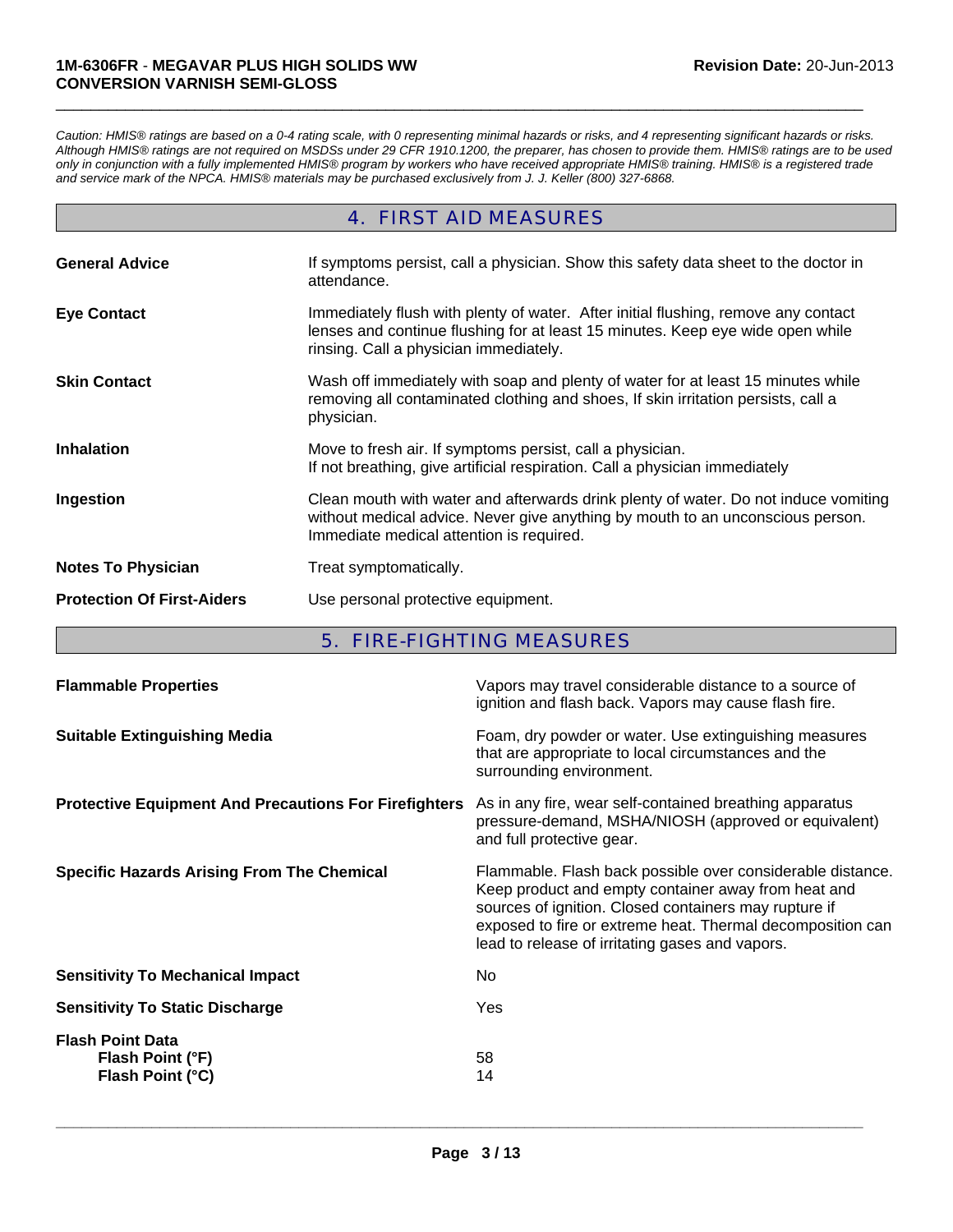|                                    | <b>Flash Point Method</b>                                                                         |                        | <b>PMCC</b>                    |            |  |
|------------------------------------|---------------------------------------------------------------------------------------------------|------------------------|--------------------------------|------------|--|
|                                    | <b>Flammability Limits In Air</b><br><b>Upper Explosion Limit</b><br><b>Lower Explosion Limit</b> |                        | Not available<br>Not available |            |  |
| <b>NFPA</b>                        | Health: 2                                                                                         | <b>Flammability: 3</b> | <b>Instability: 0</b>          | Special: - |  |
| <b>NFPA Legend</b><br>1 - Slightly | 0 - Not Hazardous                                                                                 |                        |                                |            |  |

- 2 Moderate
- 3 High
- 4 Severe

*The ratings assigned are only suggested ratings, the contractor/employer has ultimate responsibilities for NFPA ratings where this system is used.*

*Additional information regarding the NFPA rating system is available from the National Fire Protection Agency (NFPA) at www.nfpa.org.*

# 6. ACCIDENTAL RELEASE MEASURES

| <b>Personal Precautions</b>      | Remove all sources of ignition. Take precautions to prevent flashback. Ground and<br>bond all containers and handling equipment. Take precautionary measures against<br>static discharges. Ensure adequate ventilation. Avoid contact with skin, eyes and<br>clothing. Use personal protective equipment.  |
|----------------------------------|------------------------------------------------------------------------------------------------------------------------------------------------------------------------------------------------------------------------------------------------------------------------------------------------------------|
| <b>Environmental Precautions</b> | Prevent further leakage or spillage if safe to do so. Do not allow material to<br>contaminate ground water system. Prevent product from entering drains. Do not flush<br>into surface water or sanitary sewer system. Local authorities should be advised if<br>significant spillages cannot be contained. |
| <b>Methods For Clean-Up</b>      | Dam up. Soak up with inert absorbent material. Use a non-sparking or explosion<br>proof means to transfer material to a sealed, appropriate container for disposal.<br>Clean contaminated surface thoroughly.                                                                                              |
| <b>Other Information</b>         | None known                                                                                                                                                                                                                                                                                                 |
|                                  | <b>7. HANDLING AND STORAGE</b>                                                                                                                                                                                                                                                                             |

**Handling Avoid contact with skin, eyes and clothing. Wear personal protective equipment. Do and protective equipment. Do** not breathe vapors or spray mist. Use only in ventilated areas. Prevent vapor buildup by providing adequate ventilation during and after use. Take precautionary measures against static discharges. To avoid ignition of vapors by static electricity discharge, all metal parts of the equipment must be grounded. Keep away from heat, sparks and flame. Do not smoke. Extinguish all flames and pilot lights, and turn off stoves, heaters, electric motors and other sources of ignition during use and until all vapors are gone. Ignition and/or flash back may occur. **Storage** Keep containers tightly closed in a dry, cool and well-ventilated place. Keep away from heat. Keep away from open flames, hot surfaces and sources of ignition. Keep in properly labeled containers. Keep out of the reach of children.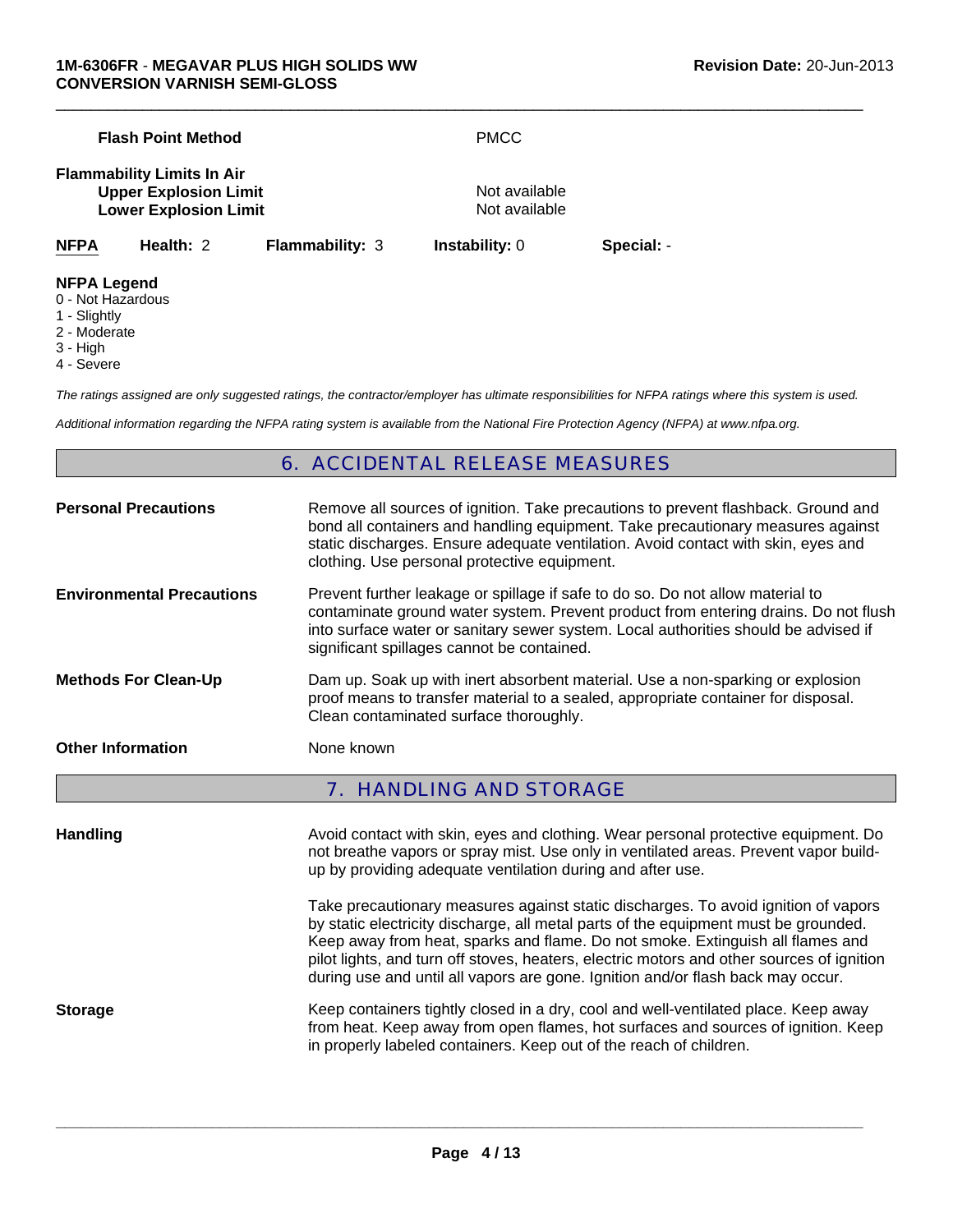**Technical measures/Precautions** Ensure adequate ventilation. Use only where airflow will keep vapors from building up in or near the work area in adjoining rooms. Comply with all national, state, and local codes pertaining to the storage, handling, dispensing and disposal of flammable liquids. Dissipate static electricity during transfer by grounding and bonding containers and equipment before transferring material. All equipment should be non-sparking and explosion proof. Use explosion proof electrical equipment for ventilation, lighting and material handling.

 $\Box$ 

# 8. EXPOSURE CONTROLS / PERSONAL PROTECTION

#### **Exposure Limits**

#### **Hazardous Components**

| <b>Chemical Name</b>                         | <b>ACGIH</b>                    | <b>Alberta</b>                                                                                            | <b>British Columbia</b>                                         | <b>Ontario</b>                                                                            | Quebec                                                                                                                  |
|----------------------------------------------|---------------------------------|-----------------------------------------------------------------------------------------------------------|-----------------------------------------------------------------|-------------------------------------------------------------------------------------------|-------------------------------------------------------------------------------------------------------------------------|
| <b>Isobutyl alcohol</b>                      | 50 ppm - TWA                    | 152 mg/m <sup>3</sup> - TWA<br>50 ppm - TWA                                                               | 50 ppm - TWA                                                    | 150 mg/m <sup>3</sup> - TWAEV<br>50 ppm - TWAEV                                           | 152 mg/m <sup>3</sup> -<br><b>TWAEV</b>                                                                                 |
|                                              |                                 |                                                                                                           |                                                                 |                                                                                           | 50 ppm - TWAEV                                                                                                          |
| Ethanol                                      | 1000 ppm - STEL                 | 1000 ppm - TWA<br>1880 mg/m <sup>3</sup> - TWA                                                            | 1000 ppm - TWA                                                  | 1000 ppm - TWAEV<br>1900 mg/m <sup>3</sup> -<br><b>TWAEV</b>                              | 1000 ppm -<br><b>TWAEV</b><br>1880 mg/m <sup>3</sup> -<br><b>TWAEV</b>                                                  |
| n-Butyl acetate                              | 150 ppm - TWA<br>200 ppm - STEL | 150 ppm - TWA<br>713 mg/m <sup>3</sup> - TWA<br>200 ppm - STEL<br>950 mg/m $3$ - STEL                     | 20 ppm - TWA                                                    | 150 ppm - TWAEV<br>710 mg/m $3$ - TWAEV<br>200 ppm - STEV<br>950 mg/m $3$ - STEV          | 150 ppm - TWAEV<br>713 mg/m <sup>3</sup> -<br><b>TWAEV</b><br>200 ppm - STEV<br>950 mg/m $3$ - STEV                     |
| Xylene                                       | 100 ppm - TWA<br>150 ppm - STEL | 100 ppm - TWA<br>434 mg/m <sup>3</sup> - TWA<br>150 ppm - STEL<br>651 mg/m $3$ - STEL                     | 100 ppm - TWA<br>150 ppm - STEL                                 | 100 ppm - TWAEV<br>435 mg/m <sup>3</sup> - TWAEV<br>150 ppm - STEV<br>650 mg/m $3$ - STEV | 100 ppm - TWAEV<br>434 mg/m <sup>3</sup> -<br><b>TWAEV</b><br>150 ppm - STEV<br>651 mg/m <sup>3</sup> - STEV            |
| Toluene                                      | 20 ppm - TWA                    | 188 mg/m $3$ - TWA<br>50 ppm - TWA<br>readily absorbed<br>through intact skin                             | 20 ppm - TWA<br>Adverse<br>Substance may be reproductive effect | 20 ppm - TWAEV                                                                            | $188 \text{ mg/m}^3$ -<br><b>TWAEV</b><br>50 ppm - TWAEV<br>Skin absorption<br>can contribute to<br>overall exposure.   |
| Propylene glycol<br>monomethyl ether acetate | N/E                             | N/E                                                                                                       | 50 ppm - TWA<br>75 ppm - STEL                                   | $270 \text{ mg/m}^3$ - TWAEV<br>50 ppm - TWAEV                                            | N/E                                                                                                                     |
| Isopropyl alcohol                            | 200 ppm - TWA<br>400 ppm - STEL | 400 ppm - TWA<br>983 mg/m <sup>3</sup> - TWA<br>1230 mg/m <sup>3</sup> -<br><b>STEL</b><br>500 ppm - STEL | 200 ppm - TWA<br>400 ppm - STEL                                 | 200 ppm - TWAEV<br>400 ppm - STEV                                                         | 400 ppm - TWAEV<br>985 mg/m <sup>3</sup> -<br><b>TWAEV</b><br>1230 mg/m <sup>3</sup> -<br><b>STEV</b><br>500 ppm - STEV |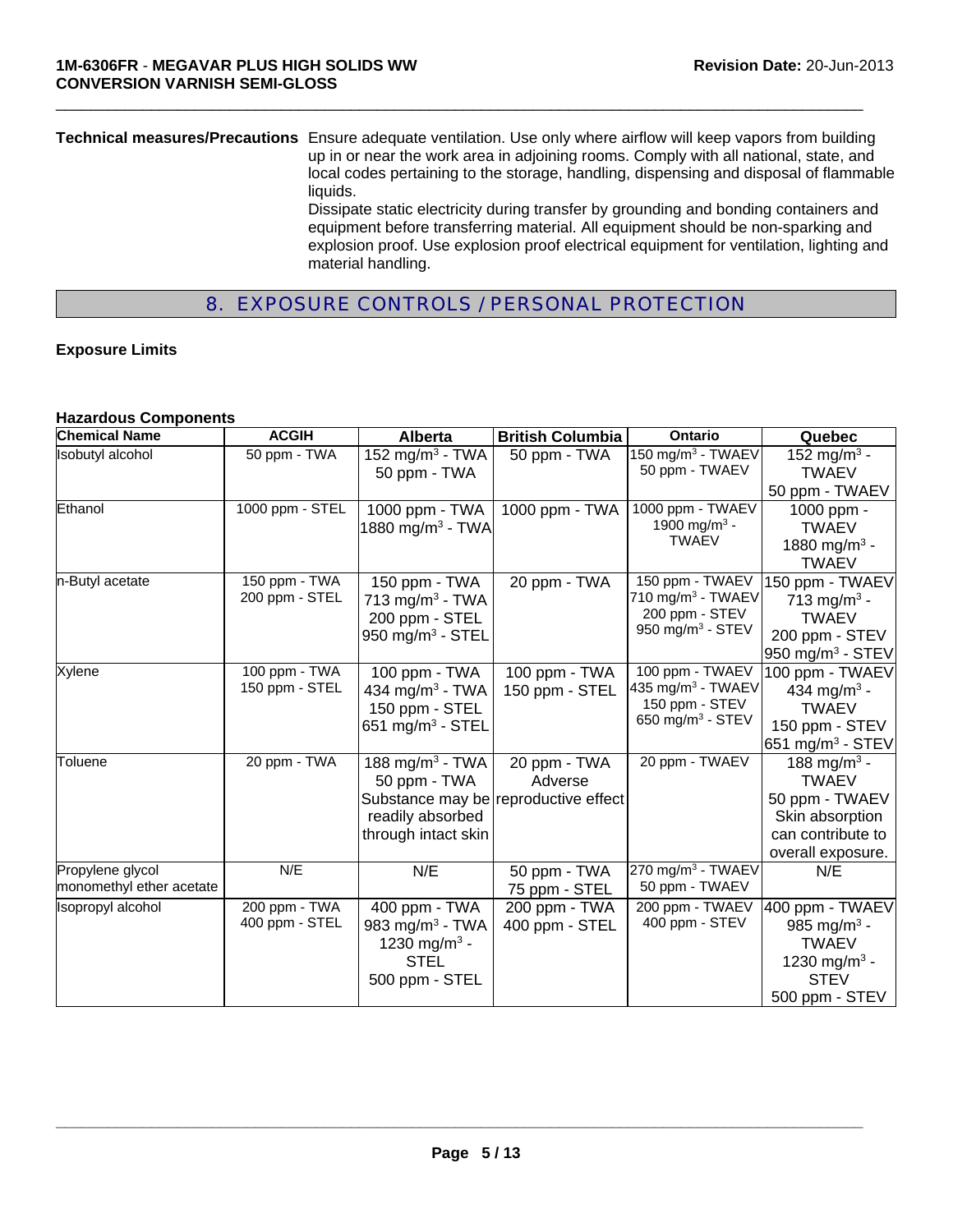| Ethyl benzene   | 20 ppm - TWA                    | 100 ppm - TWA<br>434 mg/m <sup>3</sup> - TWA<br>125 ppm - STEL<br>543 mg/m <sup>3</sup> - STEL            | 20 ppm - TWA                                       | 100 ppm - TWA<br>125 ppm - STEL                                            | 100 ppm - TWAEV<br>434 mg/m <sup>3</sup> -<br><b>TWAEV</b><br>125 ppm - STEV<br>543 mg/m <sup>3</sup> - STEV |
|-----------------|---------------------------------|-----------------------------------------------------------------------------------------------------------|----------------------------------------------------|----------------------------------------------------------------------------|--------------------------------------------------------------------------------------------------------------|
| Formaldehyde    | 0.3 ppm - Ceiling<br>Sensitizer | $0.75$ ppm - TWA<br>$0.92$ mg/m <sup>3</sup> - TWA<br>2 ppm - Ceiling<br>2.5 mg/m <sup>3</sup> - Ceiling  | $0.3$ ppm $-$ TWA<br>1 ppm - Ceiling<br>Sensitizer | 1.0 ppm - STEV<br>1.5 ppm $-$ CEV                                          | 2 ppm - Ceiling<br>$3$ mg/m <sup>3</sup> - Ceiling                                                           |
| 2-Butoxyethanol | 20 ppm - TWA                    | 20 ppm - TWA<br>97 mg/m <sup>3</sup> - TWA<br>Substance may be<br>readily absorbed<br>through intact skin | 20 ppm - TWA                                       | 20 ppm - TWAEV<br>Absorption through<br>skin, eyes, or<br>mucous membranes | 20 ppm - TWAEV<br>97 mg/m <sup>3</sup> -<br><b>TWAEV</b>                                                     |

#### **Legend**

ACGIH - American Conference of Governmental Industrial Hygienists Alberta - Alberta Occupational Exposure Limits British Columbia - British Columbia Occupational Exposure Limits Ontario - Ontario Occupational Exposure Limits Quebec - Quebec Occupational Exposure Limits N/E - Not established **Engineering Measures** Ensure adequate ventilation, especially in confined areas.

# **Personal Protective Equipment<br>Eve/Face Protection** Tightly fitting safety goggles. Face-shield. **Skin Protection Long sleeved clothing. Chemical resistant apron. Antistatic boots. Impervious gloves. Respiratory Protection** Use only with adequate ventilation. In operations where exposure limits are exceeded, use a NIOSH approved respirator that has been selected by a technically qualified person for the specific work conditions. When spraying the product or applying in confined areas, wear a NIOSH approved respirator specified for paint spray or organic vapors. **Hygiene Measures** Avoid contact with skin, eyes and clothing. Remove and wash contaminated clothing before re-use. Wash thoroughly after handling. When using do not eat, drink or

# 9. PHYSICAL AND CHEMICAL PROPERTIES

| Appearance                     | liquid        |
|--------------------------------|---------------|
| Odor                           | solvent       |
| Density (Ibs/gal)              | $7.9 - 8.3$   |
| <b>Specific Gravity</b>        | $0.96 - 0.98$ |
| рH                             | Not available |
| <b>Viscosity (centistokes)</b> | Not available |
| <b>Evaporation Rate</b>        | Not available |
| <b>Vapor Pressure</b>          | Not available |
| <b>Vapor Density</b>           | Not available |
| Wt. % Solids                   | $45 - 55$     |
| Vol. % Solids                  | $35 - 45$     |
| Wt. % Volatiles                | $45 - 55$     |
| Vol. % Volatiles               | $55 - 65$     |
|                                |               |

smoke.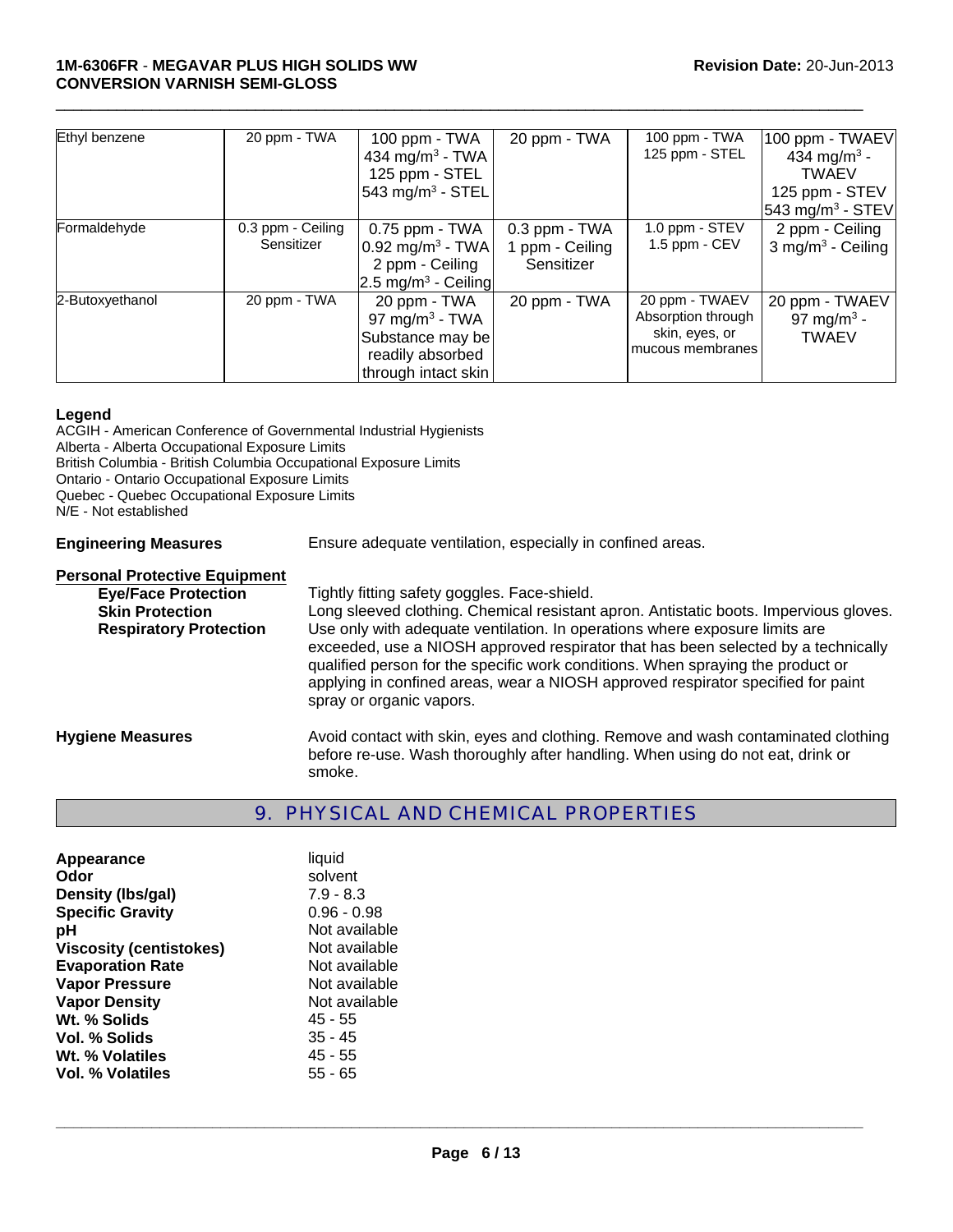**Upper Explosion Limit** Not available<br> **Lower Explosion Limit** Not available

**Lower Explosion Limit** 

|                                   | 9. PHYSICAL AND CHEMICAL PROPERTIES |
|-----------------------------------|-------------------------------------|
| <b>VOC Regulatory Limit (g/L)</b> | $<$ 550                             |
| <b>Boiling Point (°F)</b>         | 167                                 |
| <b>Boiling Point (°C)</b>         | 75                                  |
| <b>Freezing Point (°F)</b>        | Not available                       |
| <b>Freezing Point (°C)</b>        | Not available                       |
| Flash Point (°F)                  | 58                                  |
| Flash Point (°C)                  | 14                                  |
| <b>Flash Point Method</b>         | <b>PMCC</b>                         |

 $\Box$ 

# 10. STABILITY AND REACTIVITY

| <b>Chemical Stability</b>                 | Stable under normal conditions. Hazardous polymerisation<br>does not occur.                                            |
|-------------------------------------------|------------------------------------------------------------------------------------------------------------------------|
| <b>Conditions To Avoid</b>                | Keep away from open flames, hot surfaces, static electricity<br>and sources of ignition. Sparks. Elevated temperature. |
| <b>Incompatible Materials</b>             | Incompatible with strong acids and bases and strong<br>oxidizing agents.                                               |
| <b>Hazardous Decomposition Products</b>   | Thermal decomposition can lead to release of irritating<br>gases and vapors.                                           |
| <b>Possibility Of Hazardous Reactions</b> | None under normal conditions of use.                                                                                   |

# 11. TOXICOLOGICAL INFORMATION

#### **Acute Toxicity**

#### **Product**

Repeated or prolonged exposure to organic solvents may lead to permanent brain and nervous system damage. Intentional misuse by deliberately concentrating and inhaling vapors may be harmful or fatal.

#### **Component**

LD50 Dermal: 3400 mg/kg (Rabbit) Isobutyl alcohol LC50 Inhalation (Vapor): 19200 mg/m $3$  (Rat, 4 hr.) LD50 Oral: 2460 mg/kg (Rat)

LC50 Inhalation (Vapor): 20000 ppm (Rat, 10 hr.) Ethanol LD50 Oral: 7060 mg/kg (Rat)

n-Butyl acetate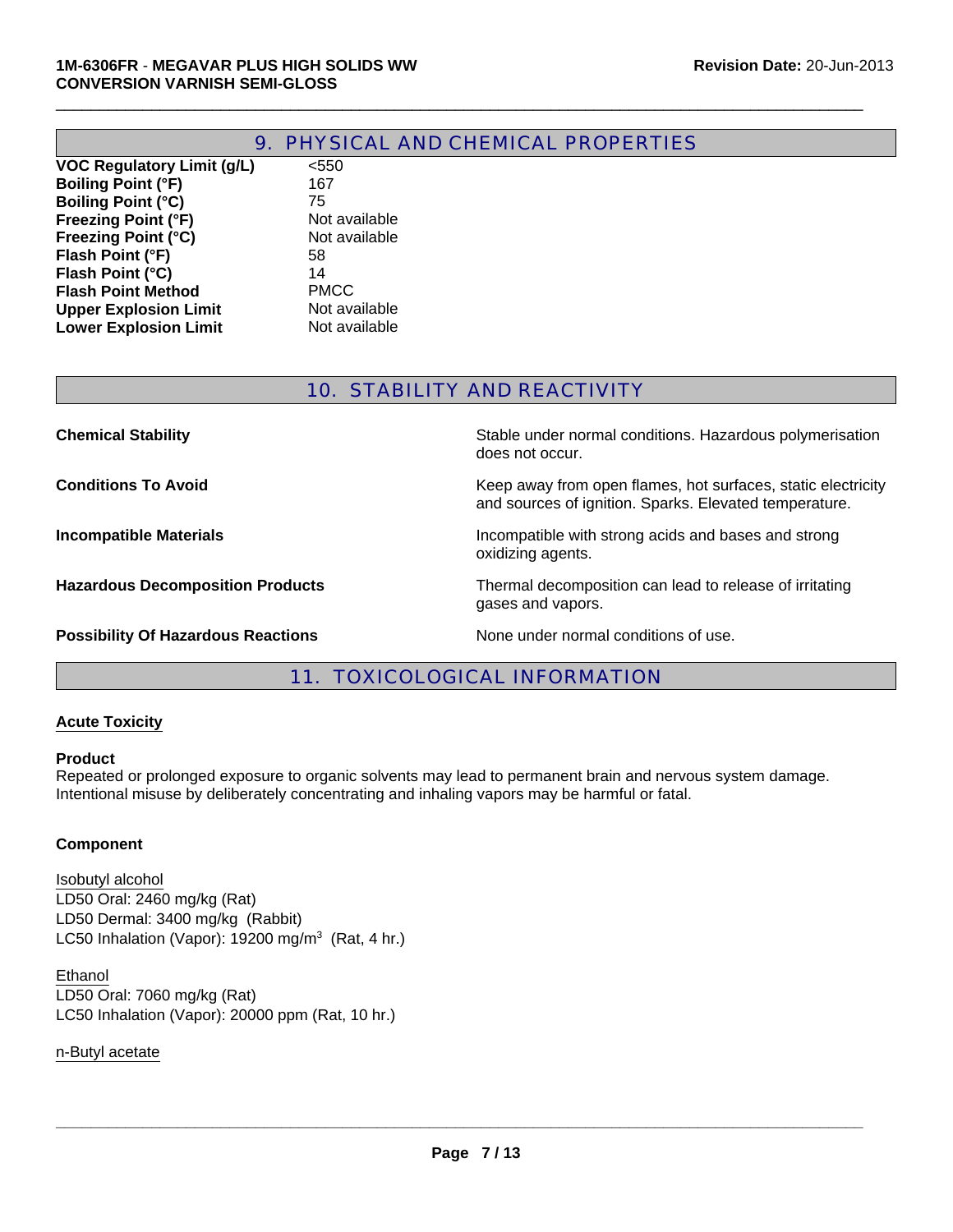LD50 Dermal: > 17600 mg/kg (Rabbit) LC50 Inhalation (Vapor): 390 ppm (Rat, 4 hr.) LD50 Oral: 10768 mg/kg (Rat) Sensitization: non-sensitizing (guinea pig)

# Xylene

LD50 Oral: 4300 mg/kg (Rat) LD50 Dermal: > 1700 mg/kg (Rabbit) LC50 Inhalation (Vapor): 5000 ppm (Rat, 4 hr.) Sensitization: No sensitizing effects known.

# **Toluene**

LD50 Oral: 636 mg/kg (Rat) LD50 Dermal: 14100 µL/kg (Rabbit) LC50 Inhalation (Vapor):  $49000$  mg/m<sup>3</sup> (Rat, 4 hr.)

Propylene glycol monomethyl ether acetate LD50 Oral: 8532 mg/kg (Rat) LD50 Dermal: > 5000 mg/kg (Rabbit) LC50 Inhalation (Vapor): > 4345 ppm

Isopropyl alcohol LD50 Oral: 5,000-5,045 mg/kg (Rat) LD50 Dermal: 12,800 mg/kg (Rabbit) LC50 Inhalation (Vapor): 16,000 ppm (Rat)

LD50 Oral: 3500 mg/kg (Rat) LD50 Dermal: > 5000 mg/kg (Rabbit) LC50 Inhalation (Vapor): 55000 mg/m<sup>3</sup> (Rat, 2 hr.) Sensitization: No sensitizing effects known. Ethyl benzene

# Formaldehyde

LD50 Oral: 100 - 580 mg/kg (Rat) LD50 Dermal: 270 mg/kg (Rabbit) LC50 Inhalation (Vapor): 578 mg/m $3$  (Rat, 2 hr.) Sensitization: skin - positive (guinea pig)

2-Butoxyethanol LD50 Oral: 470 mg/kg (Rat) LD50 Dermal: 220 mg/kg (Rabbit) LC50 Inhalation (Vapor): 2.2 mg/L (Rat, 4 hr.) Sensitization: No sensitizing effects known.

# **Chronic Toxicity**

# **Carcinogenicity**

The information below indicates whether each agency has listed any ingredient as a carcinogen: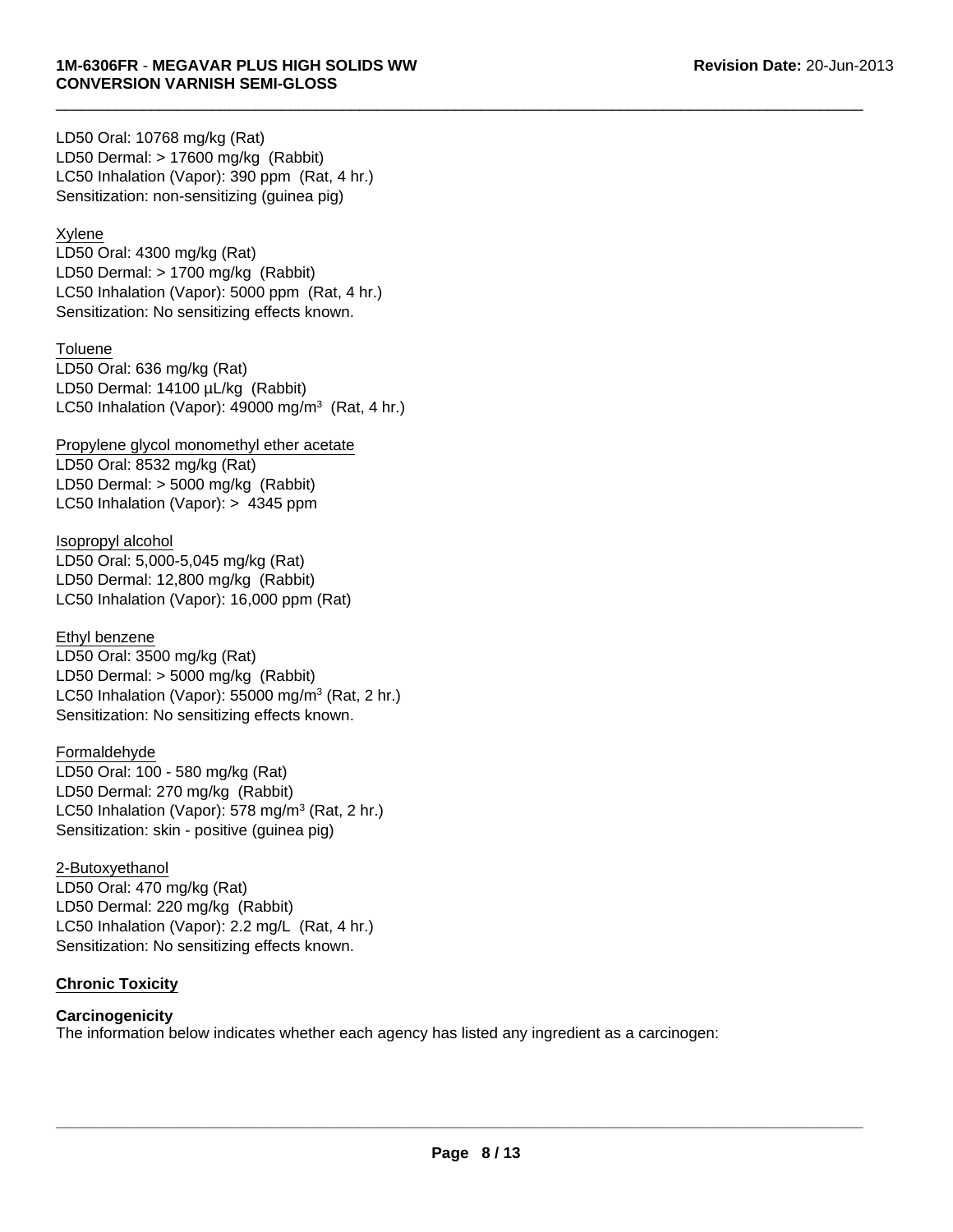#### **1M-6306FR** - **MEGAVAR PLUS HIGH SOLIDS WW Revision Date:** 20-Jun-2013 **CONVERSION VARNISH SEMI-GLOSS**

| <b>Chemical Name</b> | <b>ACGIH</b>    | <b>IARC</b>   | <b>NTP</b>  | <b>OSHA</b> |
|----------------------|-----------------|---------------|-------------|-------------|
|                      |                 |               |             | Carcinogen  |
|                      | A3 - Confirmed  |               |             |             |
| Ethanol              | Animal          |               |             |             |
|                      | Carcinogen with |               |             |             |
|                      | Unknown         |               |             |             |
|                      | Relevance to    |               |             |             |
|                      | <b>Humans</b>   |               |             |             |
|                      | A3 - Confirmed  | 2B - Possible |             | Listed      |
| Ethyl benzene        | Animal          | Human         |             |             |
|                      | Carcinogen with | Carcinogen    |             |             |
|                      | <b>Unknown</b>  |               |             |             |
|                      | Relevance to    |               |             |             |
|                      | <b>Humans</b>   |               |             |             |
|                      | A2 - Suspected  | 1 - Human     | Reasonably  | Listed      |
| Formaldehyde         | Human           | Carcinogen    | Anticipated |             |
|                      | Carcinogen      |               | Human       |             |
|                      |                 |               | Carcinogen  |             |
|                      | A3 - Confirmed  |               |             |             |
| 2-Butoxyethanol      | Animal          |               |             |             |
|                      | Carcinogen with |               |             |             |
|                      | <b>Unknown</b>  |               |             |             |
|                      | Relevance to    |               |             |             |
|                      | Humans          |               |             |             |

 $\Box$ 

• Possible Cancer Hazard. Contains Formaldehyde which may cause cancer based on animal data. Risk of cancer depends on duration and level of exposure.

# **Legend**

ACGIH - American Conference of Governmental Industrial Hygienists IARC - International Agency for Research on Cancer NTP - National Toxicity Program OSHA - Occupational Safety & Health Administration

12. ECOLOGICAL INFORMATION

# **Ecotoxicity Effects**

**Product Acute Toxicity to Fish** No information available

**Acute Toxicity to Aquatic Invertebrates**

No information available

# **Acute Toxicity to Aquatic Plants**

No information available

# **Component**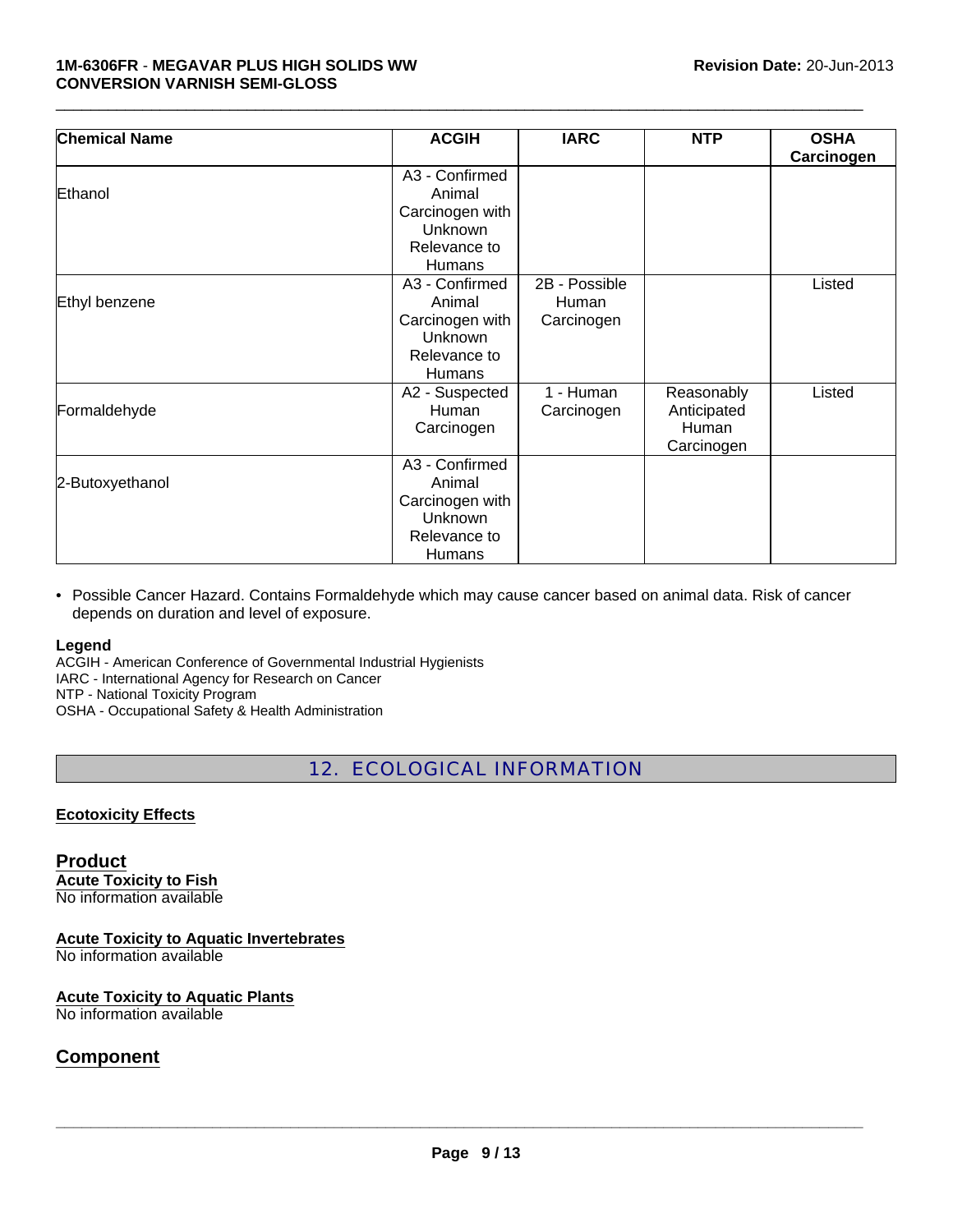# 12. ECOLOGICAL INFORMATION

 $\Box$ 

#### **Acute Toxicity to Fish** No information available

LC50: 18 mg/L (Fathead Minnow - 96 hr.) n-Butyl acetate

Xylene LC50: 13.5 mg/L (Rainbow Trout - 96 hr.)

LC50: 12.1 mg/L (Fathead Minnow - 96 hr.) Ethyl benzene

2-Butoxyethanol LC50: 1490 mg/L (Bluegill sunfish - 96 hr.)

**Acute Toxicity to Aquatic Invertebrates**

No information available

EC50: 72.8 mg/L (Daphnia magna - 48 hr.) n-Butyl acetate

Ethyl benzene EC50: 1.8 mg/L (Daphnia magna - 48 hr.)

# **Acute Toxicity to Aquatic Plants**

No information available

n-Butyl acetate EC50: 674.7 mg/L (Green algae (Scenedesmus subspicatus), 72 hrs.)

#### Ethyl benzene

EC50: 4.6 mg/L (Green algae (Scenedesmus subspicatus), 72 hrs.)

# 13. DISPOSAL CONSIDERATIONS

| <b>Waste Disposal Method</b>   | Dispose of in accordance with federal, state, provincial, and local regulations. Local<br>requirements may vary, consult your sanitation department or state-designated<br>environmental protection agency for more disposal options. |
|--------------------------------|---------------------------------------------------------------------------------------------------------------------------------------------------------------------------------------------------------------------------------------|
| <b>Empty Container Warning</b> | Emptied containers may retain product residue. Follow label warnings even after<br>container is emptied. Residual vapors may explode on ignition.                                                                                     |

# 14. TRANSPORT INFORMATION

#### **TDG**

**Proper Shipping Name** Paint **Hazard Class** 3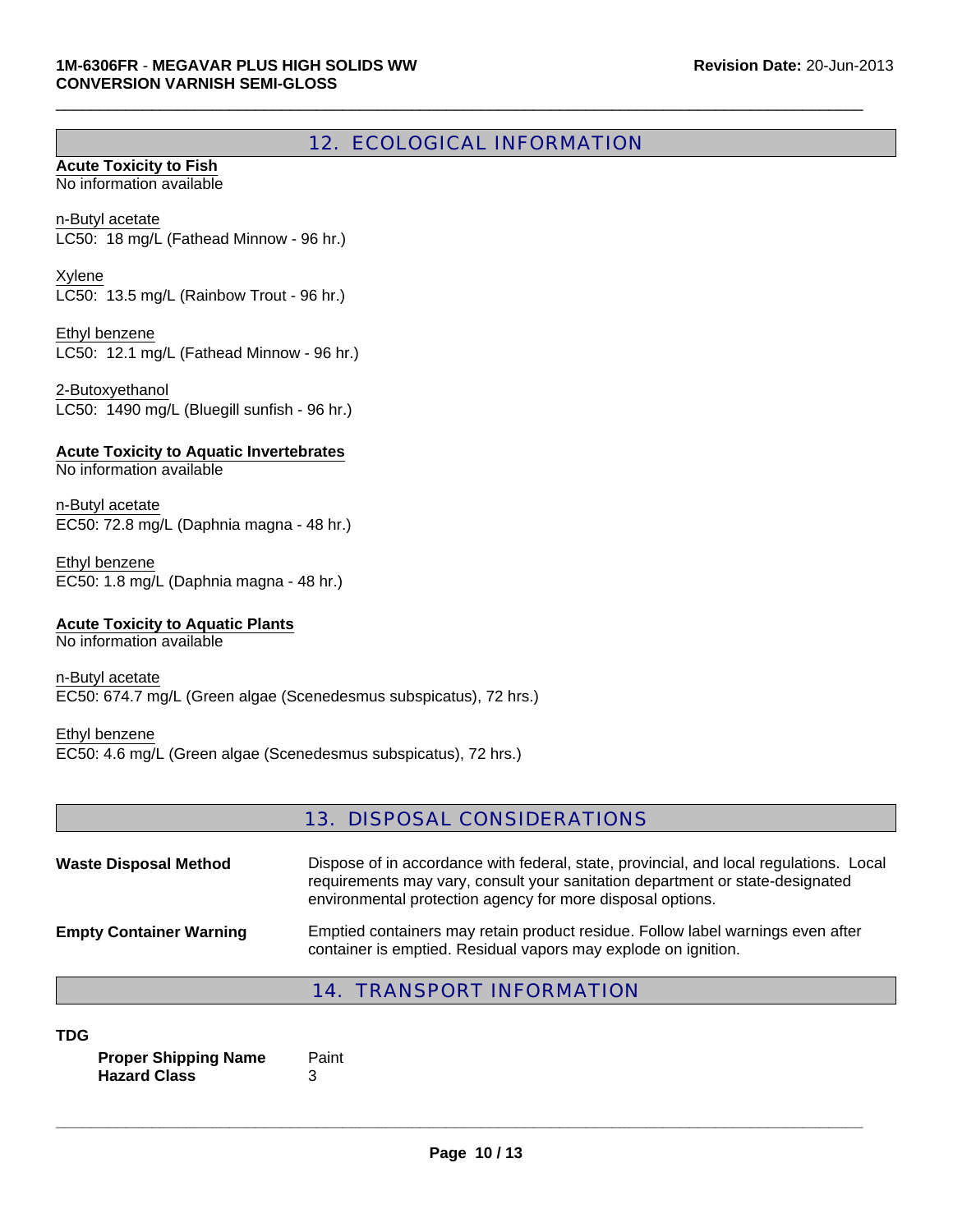|                                      | <b>14. TRANSPORT INFORMATION</b>              |  |
|--------------------------------------|-----------------------------------------------|--|
| <b>UN-No</b><br><b>Packing Group</b> | UN1263<br>$\mathbf{H}$                        |  |
| <b>ICAO / IATA</b>                   | Contact the preparer for further information. |  |
| <b>IMDG/IMO</b>                      | Contact the preparer for further information. |  |
|                                      | <b>15. REGULATORY INFORMATION</b>             |  |

# **International Inventories**

| <b>United States TSCA</b> | Yes - All components are listed or exempt. |
|---------------------------|--------------------------------------------|
| <b>Canada DSL</b>         | Yes - All components are listed or exempt. |

# **National Pollutant Release Inventory (NPRI)**

#### **NPRI Parts 1- 4**

This product contains the following Parts 1-4 NPRI chemicals:

| <b>Chemical Name</b>                      | <b>CAS-No</b>  | Weight % (max) |
|-------------------------------------------|----------------|----------------|
| Isobutyl alcohol                          | 78-83-1        | $10 - 30%$     |
| Ethanol                                   | 64-17-5        | $10 - 30%$     |
| n-Butyl acetate                           | 123-86-4       | $7 - 13 \%$    |
| Xylene                                    | 1330-20-7      | $5 - 10%$      |
| Toluene                                   | 108-88-3       | $3 - 7%$       |
| Propylene glycol monomethyl ether acetate | 108-65-6       | $1 - 5%$       |
| Isopropyl alcohol                         | 67-63-0        | $1 - 5%$       |
| Ethyl benzene                             | $100 - 41 - 4$ | $1 - 5%$       |
| Formaldehyde                              | $50-00-0$      | $0.1 - 0.25%$  |
| 2-Butoxyethanol                           | 111-76-2       | $0.1 - 0.25%$  |

*This product may contain trace amounts of (other) NPRI Parts I-4 reportable chemicals. Contact the preparer for further information.*

# **NPRI Part 5**

This product contains the following NPRI Part 5 Chemicals: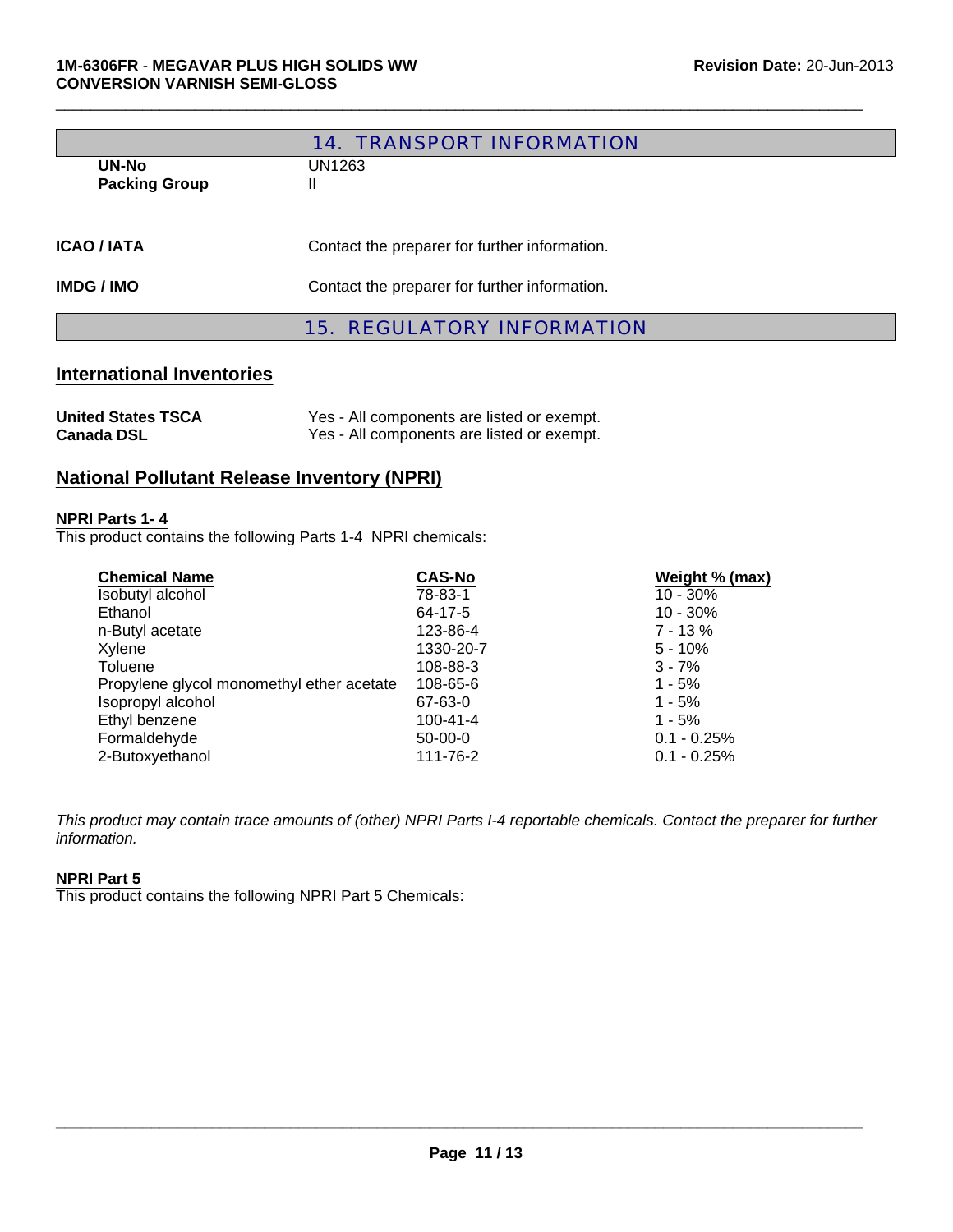| <b>15. REGULATORY INFORMATION</b>         |               |                |
|-------------------------------------------|---------------|----------------|
| <b>Chemical Name</b>                      | <b>CAS-No</b> | Weight % (max) |
| Ethanol                                   | $64 - 17 - 5$ | $10 - 30\%$    |
| n-Butyl acetate                           | 123-86-4      | $7 - 13%$      |
| Xylene                                    | 1330-20-7     | $5 - 10%$      |
| Toluene                                   | 108-88-3      | $3 - 7%$       |
| Propylene glycol monomethyl ether acetate | 108-65-6      | $1 - 5%$       |
| Isopropyl alcohol                         | 67-63-0       | $1 - 5%$       |
| Formaldehyde                              | $50-00-0$     | $0.1 - 0.25%$  |
| 2-Butoxyethanol                           | 111-76-2      | $0.1 - 0.25%$  |

*This product may contain trace amounts of (other) NPRI Part 5 reportable chemicals. Contact the preparer for further information.*

#### **WHMIS Regulatory Status**

This product has been classified in accordance with the hazard criteria of the Controlled Products Regulations (CPR) and the MSDS contains all the information required by the CPR.

#### **WHMIS Hazard Class**

B2 Flammable liquid D2A Very toxic materials



16. OTHER INFORMATION

**WARNING!** If you scrape, sand, or remove old paint, you may release lead dust. LEAD IS TOXIC. EXPOSURE TO LEAD DUST CAN CAUSE SERIOUS ILLNESS, SUCH AS BRAIN DAMAGE, ESPECIALLY IN CHILDREN. PREGNANT WOMEN SHOULD ALSO AVOID EXPOSURE. Wear a NIOSH approved respirator to control lead exposure. Clean up carefully with a HEPA vacuum and a wet mop. Before you start, find out how to protect yourself and your family by logging onto Health Canada @ http://www.hc-sc.gc.ca/hl-vs/iyh-vsv/prod/paint-peinture-eng.php.

| <b>Prepared By</b>      | <b>Product Stewardship Department</b><br><b>Complementary Coatings Corp.</b><br>dba Insl-X<br>101 Paragon Drive<br>Montvale, NJ 07645<br>Phone: 1-800-225-5554 |
|-------------------------|----------------------------------------------------------------------------------------------------------------------------------------------------------------|
| <b>Revision Date:</b>   | 20-Jun-2013                                                                                                                                                    |
| <b>Revision Summary</b> | No information available                                                                                                                                       |